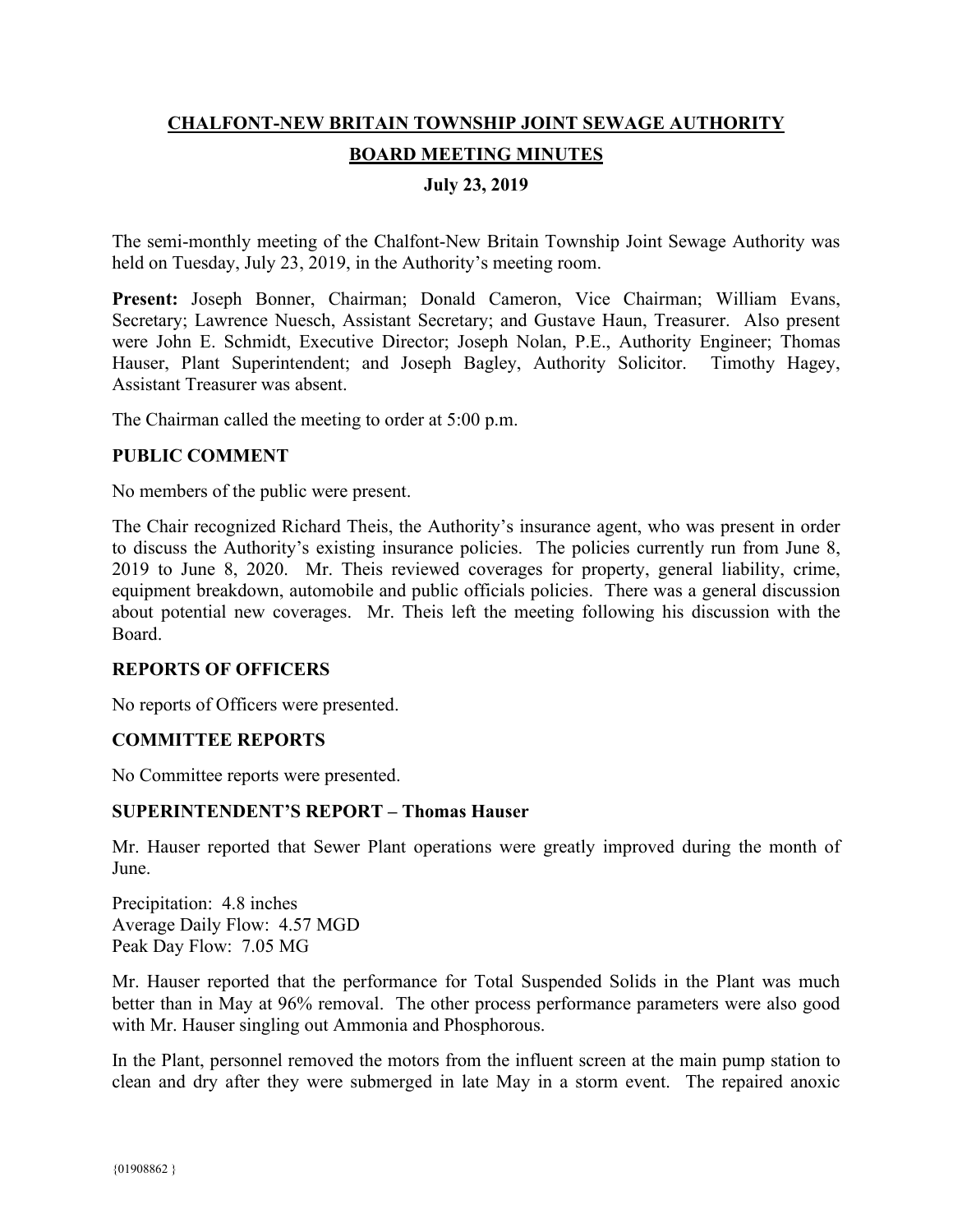tank A mixer was installed and returned to service. New flights and chain in the #2 DAFT were installed and Mr. Hauser is waiting on a seal and other control parts to be delivered. Toilets in both the upper and main control buildings were replaced. Forward flow was started to be fed back through the anoxic tanks. The dryer door actuator was repaired. A new one was ordered with a long lead time.

In the collection system, maintenance was performed on all fleet vehicles and 20 final meter readings were read.

# **EXECUTIVE DIRECTOR'S REPORT – John Schmidt**

Mr. Schmidt called for any changes to the July 9 meeting minutes as distributed to the Board. None were suggested.

## **ENGINEER'S REPORT – Joseph Nolan, P.E.**

Mr. Nolan reported that the Township has provided permission to do the survey work in regards to Pump Station #4. The Authority is waiting to receive word from the County as to providing permission for the survey work. Insurance documents have been provided.

Mr. Nolan discussed the "Evaluation Report for Biosolids Dryer Replacement". Mr. Nolan reviewed the timeline including the problems encountered by Mr. Hauser in keeping the existing dryer running, meeting with the manufacturer's representative and traveling to Pottstown to view an installed and operating Gryphon dryer. Recently, Mr. Nolan and Mrs. Schmidt met with the manufacturer's sales representative and a contractor who performs installation. Mr. Nolan also highlighted the COSTARS bid for each of the two potential dryers.

Mr. Nolan outlined the differences between the two dryer types and also discussed a third option of not replacing the dryer at all. The Fenton equipment is a batch dryer which operates using natural gas and which operates at a higher heat with no recovery of heat – it is vented through a stack. The Gryphon dryer is a closed system which uses a pressure differential to cause drying and which recaptures and reuses heat. Mr. Nolan explained that COSTARS is a statewide bid program.

Mr. Nolan reported on the results of the COSTARS bid including a separate bid for installation of the Gryphon dryer through COSTARS. Mr. Nolan discussed the possibility of putting the actual dryer installation out to bid in accordance with specifications prepared by CKS. Mr. Nolan discussed the possibility, after further review, of the Authority bidding the installation work. Mr. Nolan will report further to the Board on his recommendations.

## **SOLICITOR'S REPORT – Joseph M. Bagley, Esquire**

Mr. Bagley confirmed Mr. Nolan's statement that the Township approved the release allowing the CKS crew onto the property and the Authority is waiting for word from the County of Bucks on the same issue.

Mr. Bagley reviewed with the Board ethical obligations in terms of conflicts of interest, contracts involving a business associated with immediate family members and general issues related to abstaining from a narrow set of votes.